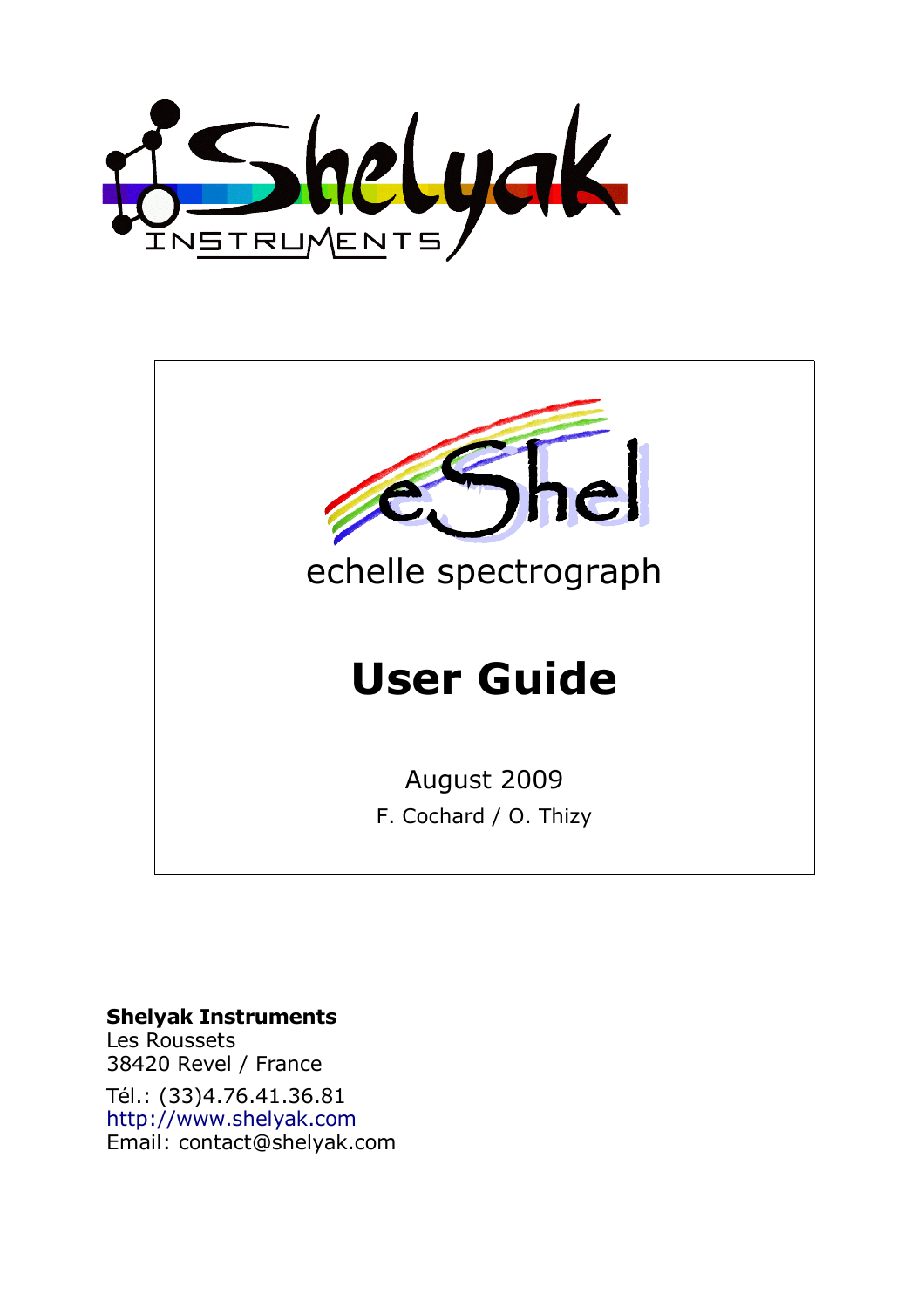### Versions history

| <b>Version</b> | <b>Date</b>                                 | <b>Author</b> | Comment                              |
|----------------|---------------------------------------------|---------------|--------------------------------------|
| 1.0            | March 11, 2008   F. Cochard   First version | O. Thizy      |                                      |
| 2.0            | August 9, 2009                              | O. Thizy      | Second version, english screen shots |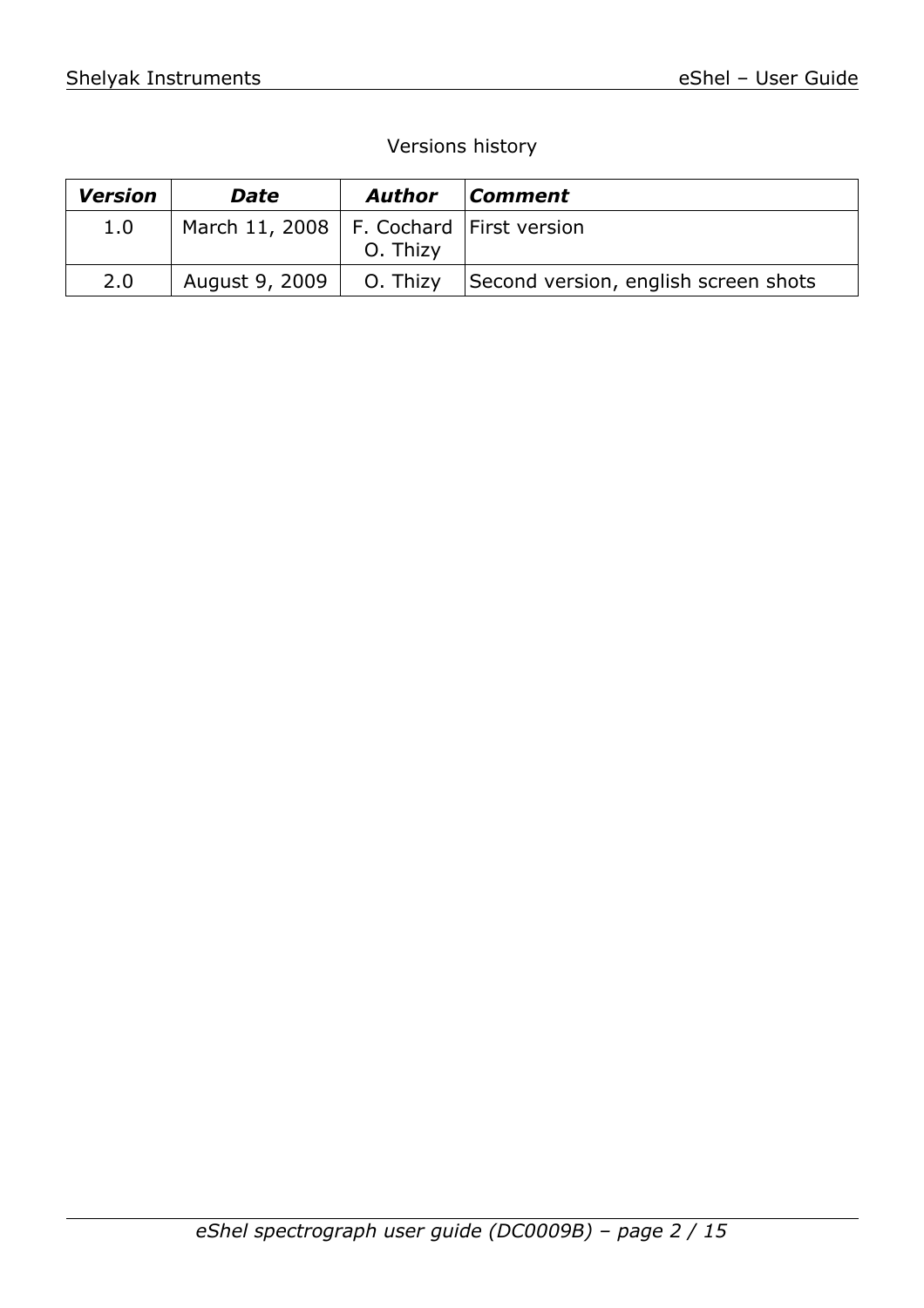# Table des matières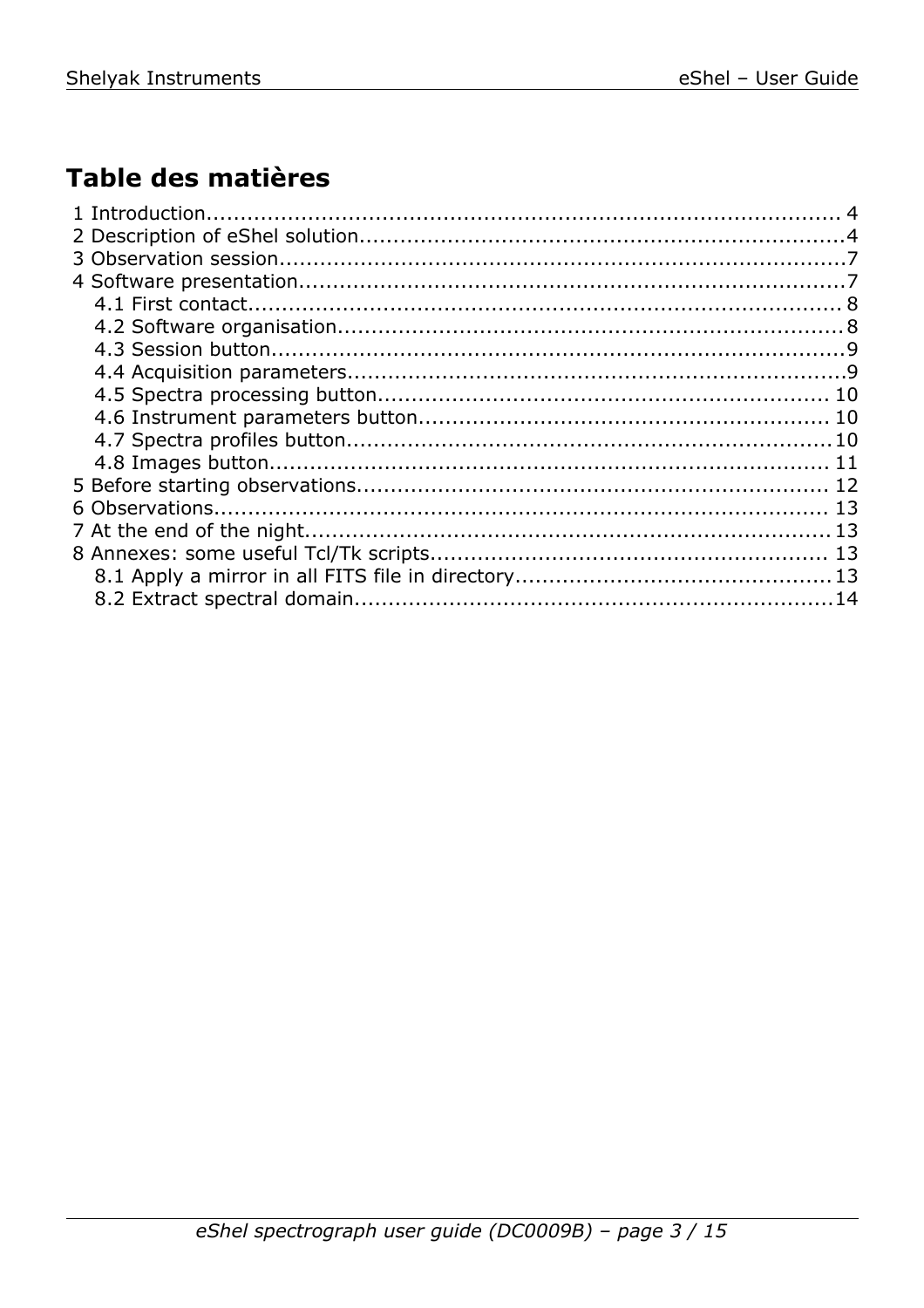# **1 Introduction**

Eshel spectrograph is a complete solution for astronomy spectrography. Beside the echelle spectrograph itself, it includes the Fiber Injection and Guider Unit, a remote controled calibration unit, optical fibres, and a dedicated software.

The intend of this document is to help observers to prepare their observations. We assume the instrument is tuned and ready for observations. If this is not the case, refer to the « Installation and Maintenance Manual ». We also consider that you have some basics in spectrography...

Proper usage of the instrument requires a good understanding of its principle, and its image processing method. It is designed to automatically process the images : when you launch an acquisition, you get a fully calibrated spectrum - not only images (even if, of course, all raw images are carefully archived).

We present the instrument in a first step, and then the software.

## **2 Description of eShel solution**

A spectrograph is an instrument which spreads out the light to analize its source. The key component is a diffraction grating  $-$  a block of glass on which a high number of lines per mm are engraved. Some optics components are used to focused the resulting image on the sensor – in our case a CCD camera.

An Echelle spectrograph is a little bit more complex, but the basics is the same. The grating is used at high orders (typically 32 to 52). The result is a high dispersion spectrum, in which a lot of orders are mixed. We use a second disperser (so called cross disperer) to separate the orders. Of course the instrument is designed in order to have a little overlap between orders, then we can rebuid the complete spectrum. The advantage is obvious : we get high resolution in the same time as high bandwidth.

The result in the image is that you can see dozens of horizontal (and curved) lines in your image :

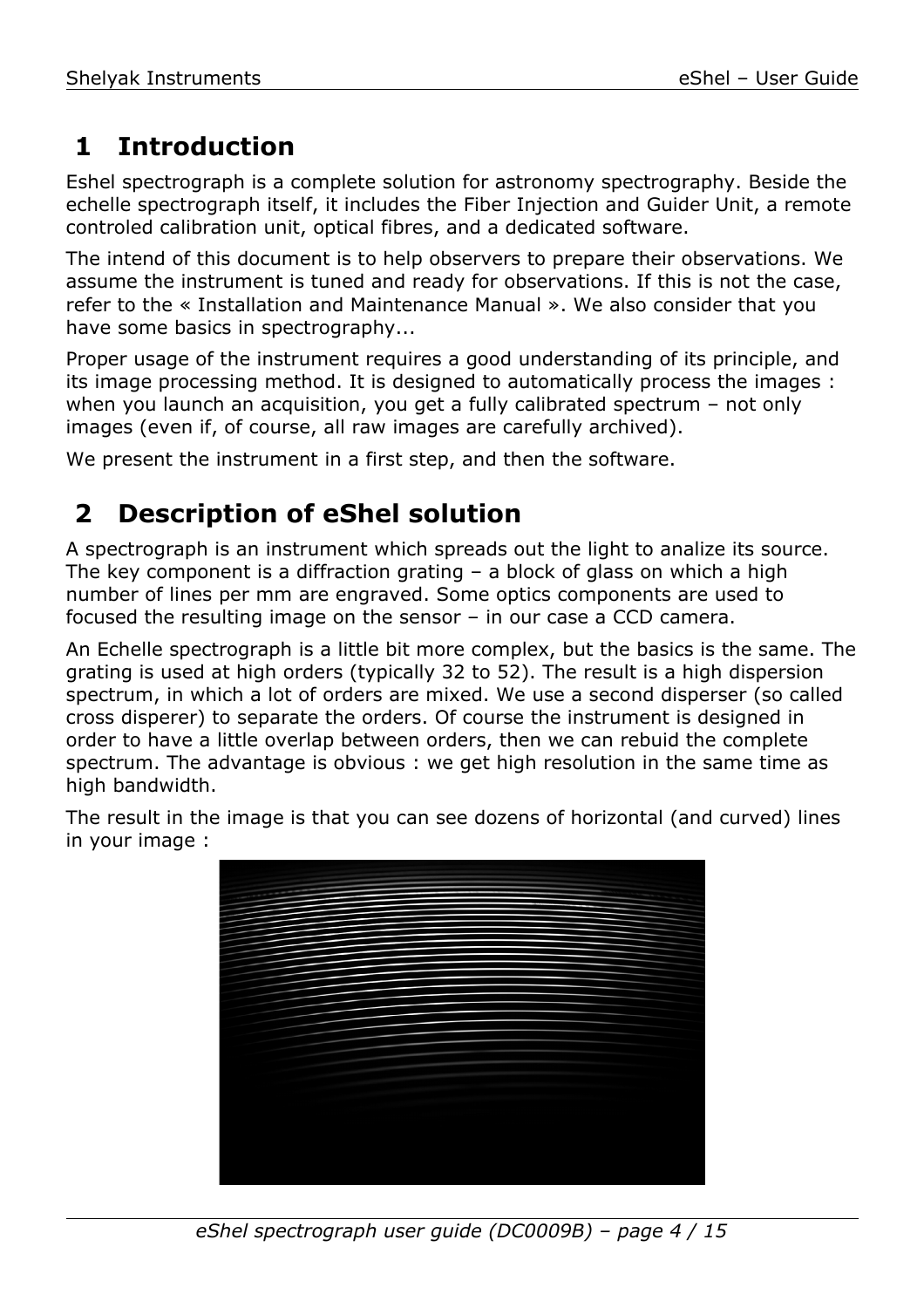You can read the spectrum like a book – but starting by the bottom line : low wavelengths (blue part of the spectrum) is the bottom line. You should start to read from bottom line (from left to right), and then the above, and so on. The extraction of the spectrum – which consist to transform the 2D image in a line profile calibrated in wavelength – requires to detect where are exactly each order, and each wavelength in each order. In order to have accurate measures, we'll use white light (which makes a continuous spectrum) and then calibration lamp (ie Thorium) to find these informations.

These lights are send to the spectrograph through the fibre injection and guiding unit and brought there from the calibration unit by a calibration optical fibre. A cable brings power to a small activator which will insert a miror in front of the object fibre to insert the calibration light in.

The specificity of astronomy spectrograhy is that we have a very low level of light. This means that we constantly need to take care of the light collection and transportation – to get the best S/N ratio possible.

Eshel spectrograph is fiber optics feeded. This means that the star light collected by the telescope is transported towards the spectrograph through a fiber optics. This have several advantages :

- The spectrograph is in a quiet place, with no movement : The spectrum image is always at the same position in the image (this is why automated image processing is possible).
- The light collection and the light analysis are totally split : it's easier to manage.

The light collection is made through the Fiber Injection and Guiding unit. This device have a guiding camera, which look at fiber entrance : you can control permanently (even automatically) that star light enter in the fiber. Never forget : the better the light collection is made with Fiber Injection and Guiding unit, the better the SNR will be !

Eshel solution is able to work automatically : White and calibration lamps can be activated remotely. When they are switched on, a small mirror is moved in the FIG to send reference light towards the spectrgraph (it's key that this light goes exactly the same way as the star light).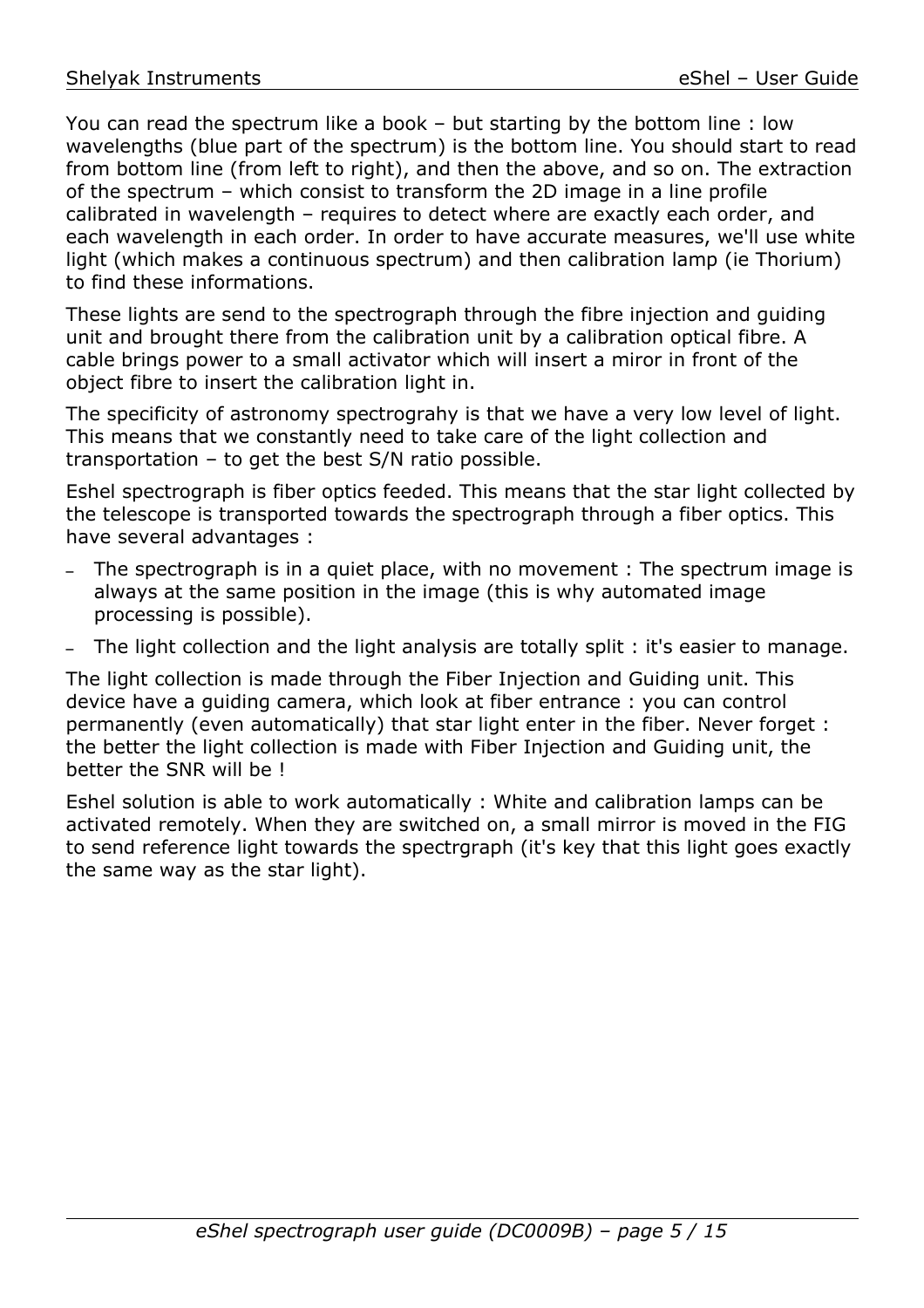

All the elements described above are linked together like this :

- 1. Telescope mounting (T-mount, 45mm backfocus), here a Schmidt-Cassegrain f/6.3 focal reducer and a Variable T-adapter to mount the Fiber Injection & Guiding unit
- 2. Object optical fibre, 50µm diameter
- 3. Guiding video camera, connected to the telescope control PC (can be the same as the acquisition). Autoguiding software control the telescope to ensure the star light goes into the optical fibre
- 4. Calibration optical fibre, 200µm diameter
- 5. Cable to activate the mirror inside the Fibre Injection & Guiding unit
- 6. Cable to control telescope (not included in eShel solution)
- 7. USB Interface for the CCD camera controled by the eShel software
- 8. Serial connection to the Calibration unit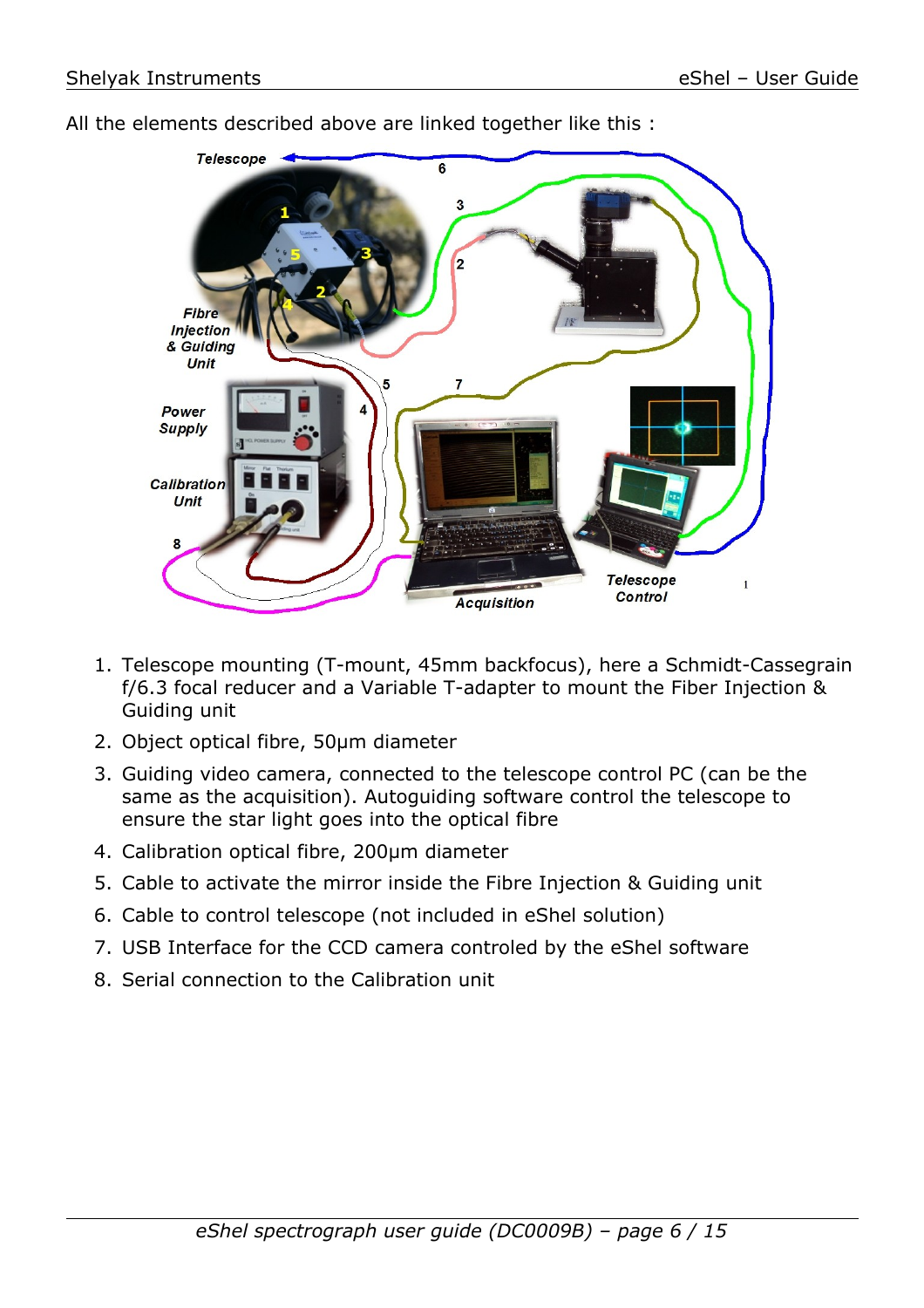# **3 Observation session**

When you start an observation session, you have to do following tasks :

- Switch on all the elements (telescope, spectrograph, calibration module),
- Run the eShel software and connect camera & calibration module,
- Define your session parameters (ie: set up new directory),
- Check focus of the spectrograph (see below),
- Start a reference sequence acquisition (Bias  $+$  Dark, Flat  $+$  ThAr),
- Point the telescope to your first target,
- Start star spectrum acquisition,
- Do the same for all your targets,
- $-$  At the end of the night, launch a new reference sequence  $-$  to prevent any change in the spectrum position.

The image processing can be made automatically, but it can also be done manually. When you choose automatic processing, it is highly recommended to respect the above order of acquisition : this way, images will be processed in real time.

For high accuracy radial velocity, you may prefere to take a Thorium-Argon calibration frame before and after each target acquisition. Processing will then be less automatised but it has been a proven solution.

# **4 Software presentation**

Eshel software is a key element of eShel solution. Of course, you can use alternative software for acquisition and/or processing. But we've put all our experience in this software : our goal is that you focus on your observations, when the software takes care of all technical staff. Of course, we don't want image processing to be a black box, and we let you the full control of your observations.

Eshel software should be considered as a module of Audela – a general purpose software for Astronomy. Audela and eShel softwares are Open Source, written in TCL/TK language. In this document, we clearly focus on eShel software. But if you need to get general information about Audela, please refer to its documentation :

#### [http://www.audela.org](http://www.audela.org/)

Of course, you can duplicate eShel software as much as you want.

Audela is based on many tools, like acquisition, image processing, focusing, guiding, specific application (King method, supernovae detection...) and so on. Eshel is one of these tool. You can setup the software to make it start by default with eShel tool (click on Tools menu, select « tools selection », and select F2 in front of « eShel »).

You can also select your language: french or english are currently supported for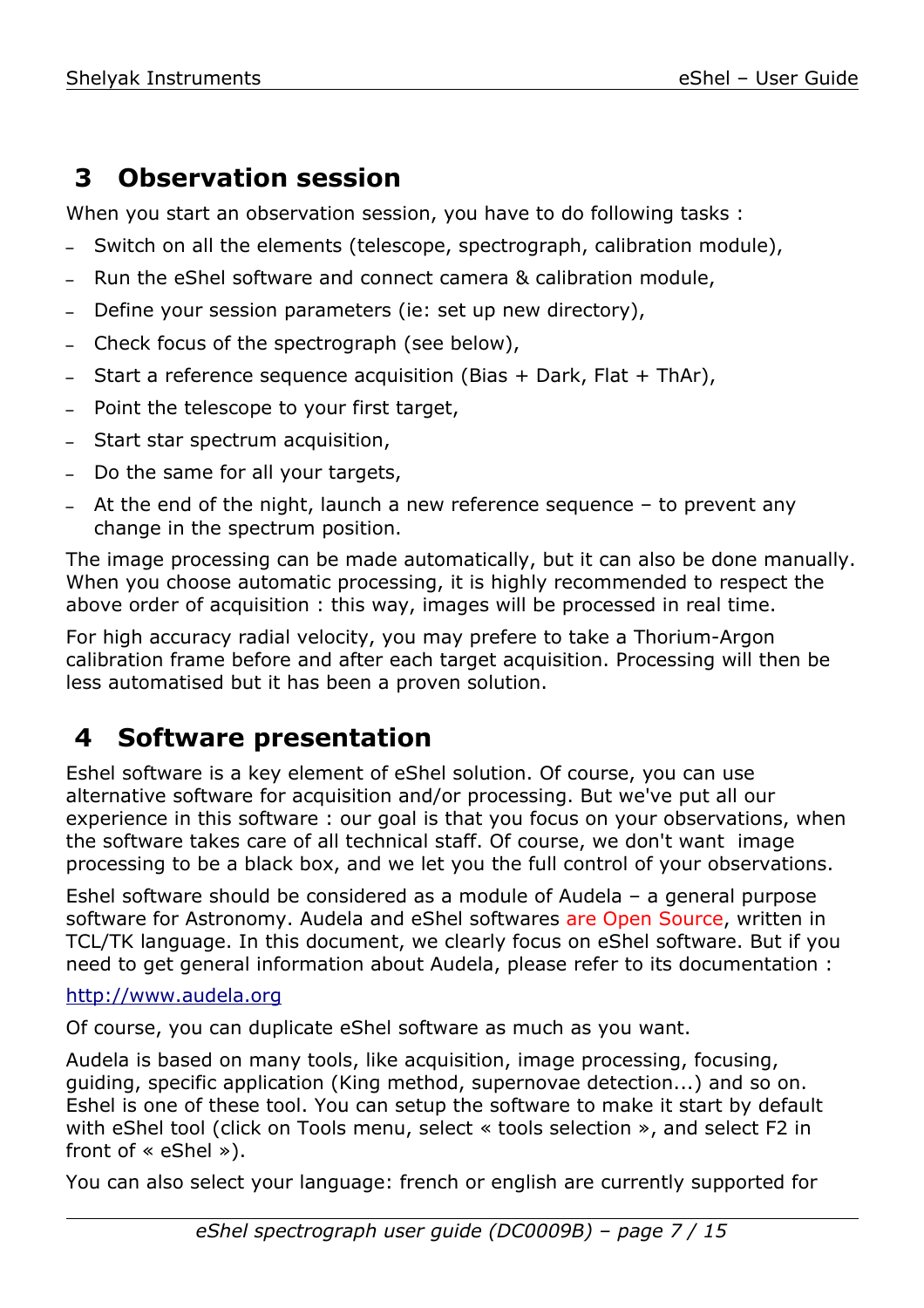eShel module.

eShel software works with FITS files. Specific keywords are setup in the files headers, that are used for the processing. Resulting files are multi-HDU FITS files : they contain 2D images, each order profiles, merged profile, order geometry and calibration coefficients, and so on. The files structure is detailed at the end of this document. If you want to process images that have not been taken through eShel software, you may fill the specific keywords manually (there are some helpful tools to do it).

## *4.1 First contact*

When running eShel software, you are in front of this window :

| 74 Aud'ACE (visu1)                               |                                                                              |                      | $L$ dk                  |
|--------------------------------------------------|------------------------------------------------------------------------------|----------------------|-------------------------|
|                                                  | Fichier Affichage Prétraitement Traitement Analyse Outils Configuration Aide |                      |                         |
| 55helyak                                         |                                                                              |                      |                         |
| Acquisition                                      |                                                                              |                      |                         |
| Session<br>Une Image<br>$\overline{\phantom{a}}$ |                                                                              |                      |                         |
| $\overline{\mathbf v}$<br>Objet                  |                                                                              |                      |                         |
| ⊡<br>Tps de pose $\sqrt{2}$                      |                                                                              |                      |                         |
| Nb de poses 5<br>$\overline{\mathbf{v}}$         |                                                                              |                      |                         |
| <b>GO ACQ</b>                                    |                                                                              |                      |                         |
|                                                  |                                                                              |                      |                         |
| Traitements                                      |                                                                              |                      |                         |
| Traiter les spectres                             |                                                                              |                      |                         |
| $\Gamma$ auto                                    |                                                                              |                      |                         |
| Parametres instrument                            |                                                                              |                      |                         |
| Profils spectraux                                |                                                                              |                      |                         |
| Images brutes                                    |                                                                              |                      |                         |
| $\mathsf{A}\mathsf{id}\mathsf{e}\dots$           |                                                                              |                      |                         |
|                                                  |                                                                              |                      |                         |
|                                                  |                                                                              |                      |                         |
|                                                  |                                                                              |                      |                         |
|                                                  |                                                                              |                      |                         |
|                                                  |                                                                              |                      |                         |
|                                                  |                                                                              |                      |                         |
|                                                  |                                                                              |                      |                         |
|                                                  |                                                                              |                      |                         |
| Auto                                             | $1.0000e+000X = -$                                                           | $1 - 1$              | Caméra : Non connectée  |
|                                                  | $1.0000e+000$ Y = -                                                          | 01/10/08 20:47:30 TU | Monture : Non connectée |

The blue window is the main one, where images are visualized. On top, you have general Audela functions. On bottom part, you have dynamic informations about the image (linked to the cursor movement).

On the left, you have the eShel tool – the one that we describe now.

### *4.2 Software organisation*

Eshel software is mainly made of two parts : Acquisition, and Processing. It uses several sub-directories, that are automatically created when you select your images directory (in session menu).

All newly acquired images are stored in the « Raw » sub-directory.

The processing (automatic or manual) identifies series of images, and detect the type of image (offset, dark, flat, thar, object – defined in « IMAGETYP » keyword).

Based on the available files, it decides which processes are required, and launch them. Depending on the images, the result will be put in specfic sub-directory :

 $*$  reference  $*$  for processed dark, flat, offset, thar.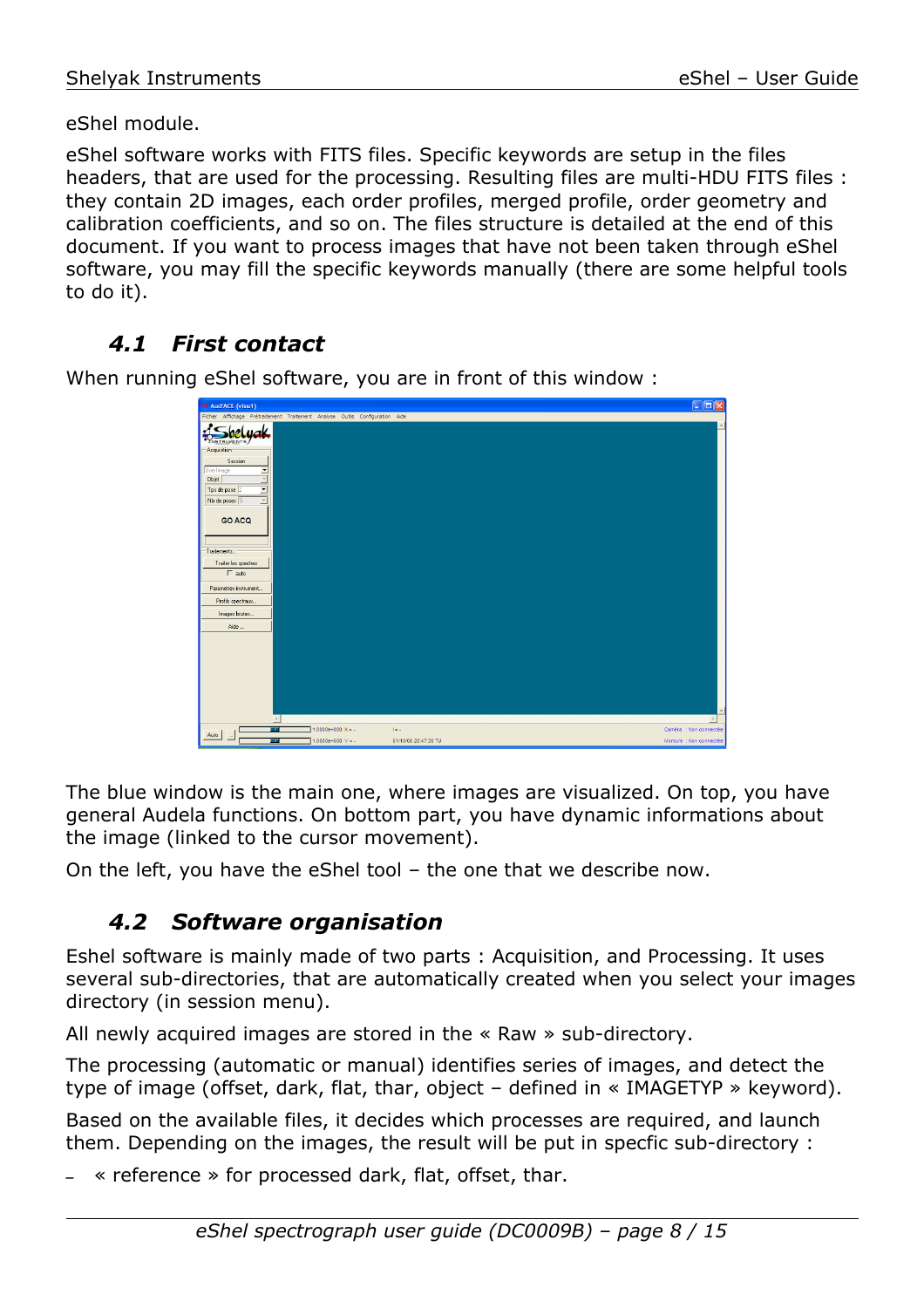$*$  processed  $*$  for resulting spectra.

After image processing, the raw images are transferred to the « archive » subdirectory. A key point in eShel software : we never modify a raw image ! This is very important to keep raw data intact, to allow later processing, with new tools and/or new parameters.

Even if you have processed the images automatically, you always can re-run the processing, simply by copying the archived images to « raw » directory.

Now, let's look at each button of the eShel tool.

### *4.3 Session button*

This button should be used once per observation session. When you click it, the session window appears. You can select observers names, observation site, and image directory.

If needed, you can create a new site form.

Observers and site data will be copied in the files headers – then, it's important that they are updated every day.

You may want to recover Bias and Dark master frame from previous session if you run the camera at the same temperature; this will save some obsering time. Simply copy the two files from previous reference sub-directory to the new one and the program will take this into account assuming you do not change anything in the equipment configuration.

## *4.4 Acquisition parameters*

You can select the type of image to acquire. If you choose « One image », only one image will be taken – and not recorded (if you want to record it, go to file/save menu). This option is commonly used to chek that image is what you expect – before launching a long serie. We also use it to determine the optimal exposure time. For other options (object, dark, flat...), you can can define a number of exposures.

The only difference between these options are :

- The proper keyword (object, dark, flat, calib...) is setup in the image header,
- If required, the lamp (flat or calibration) is switched on and the calibration mirror is moved in the Fiber Injection & Guiding unit,
- For the darks, the shutter is kept closed,
- For the objects, the object name is required.

Of course, the acquisition is launched by clicking « Go Acq » button. You can see the reminding duration during the exposure.

When a serie is launched  $(=$  if exposure number is greater than 1), all files of the serie will be tagged in the header.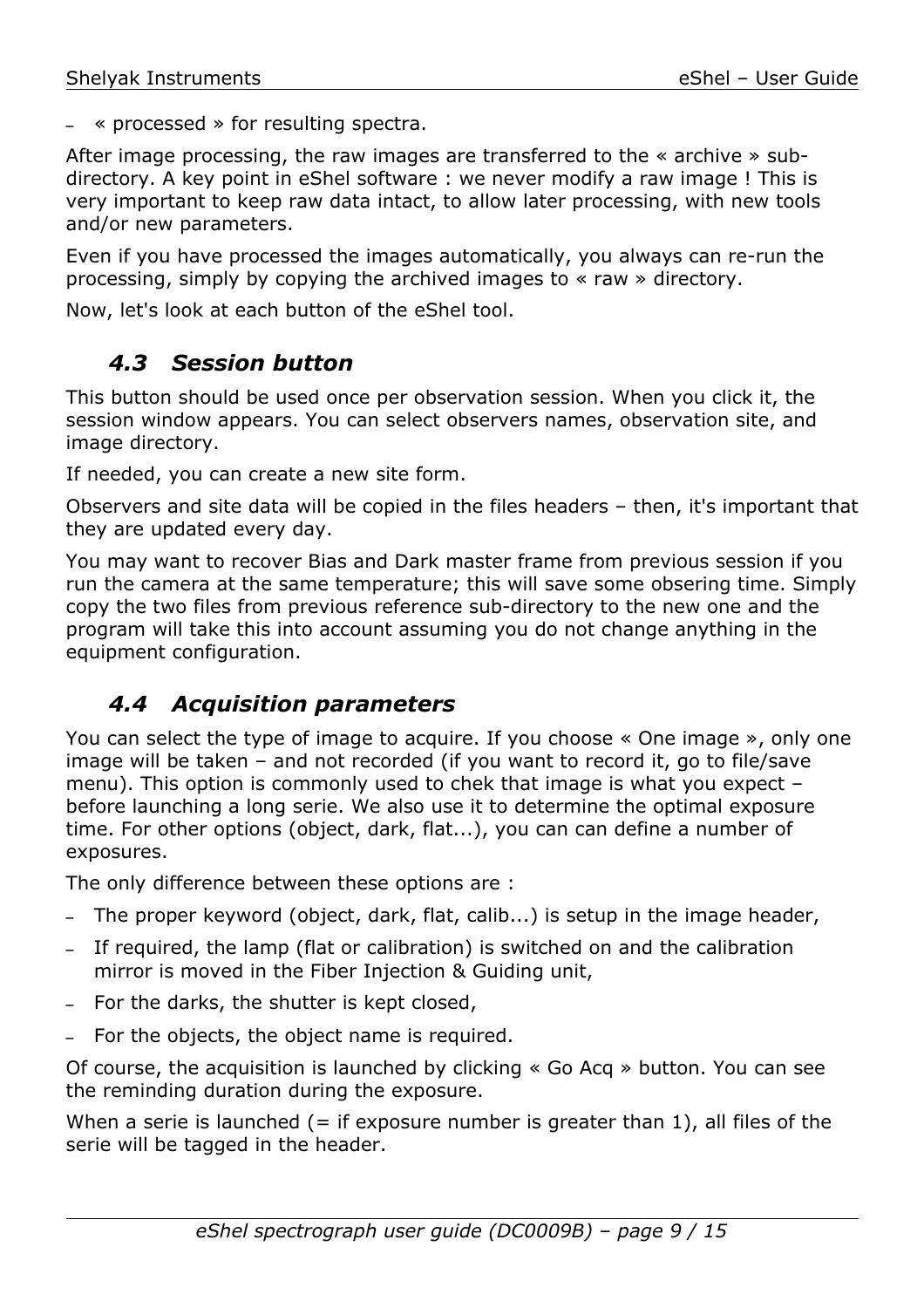## *4.5 Spectra processing button*

At this location, you can choose to make the processing automatically or manually. It will be strictly equivalent at the end of the day. When « auto » option is selected, a processing step is launched after each serie acquisition. When clicking on « spectra processing » button, the following window will appear :

| 7% eShel Processing (visu1)                                    |       |
|----------------------------------------------------------------|-------|
| Manual command-                                                |       |
| Generate and start processing                                  |       |
| Processing roadmap<br>Raw images   Reference images            |       |
| Processing roadmap-                                            |       |
| PROCESS OUTPUTFILE STATUS COMMENT                              |       |
| $\left($                                                       |       |
|                                                                |       |
| Generate processing roadmap<br>Edit script<br>Start processing |       |
| Help                                                           | Close |

They are two buttons :

- First generates the list of processing tasks, based on available files in the « raw » sub-directory. Concretely, the software scans the sub-directory, identifes consistent series of images, and if required reference data are available, define the task to do (see below).
- Second executes the processing defined in previous step, and moves the images to proper sub-directories.

The software will optimize the processing and look for the Dark/Bias master frame which have been taken the closest to the target to process for exemple (in terms of exposure time and/or date/time).

### *4.6 Instrument parameters button*

This button allows to change some parameters of the spectrograph. This must be done by a qualified person. If you need to change (or at least check) one of this parameter, please refer to « Installation and Maintenance Manual ».

## *4.7 Spectra profiles button*

This button is used each time you want to read the resulting files. This is an advanced tool, which can read all the HDU included of the resulting FITS files. If you read the resulting file with the « file/open » menu in the main window (or with any basic FITS viewer), you'll see the 2D image (which is the first HDU), but not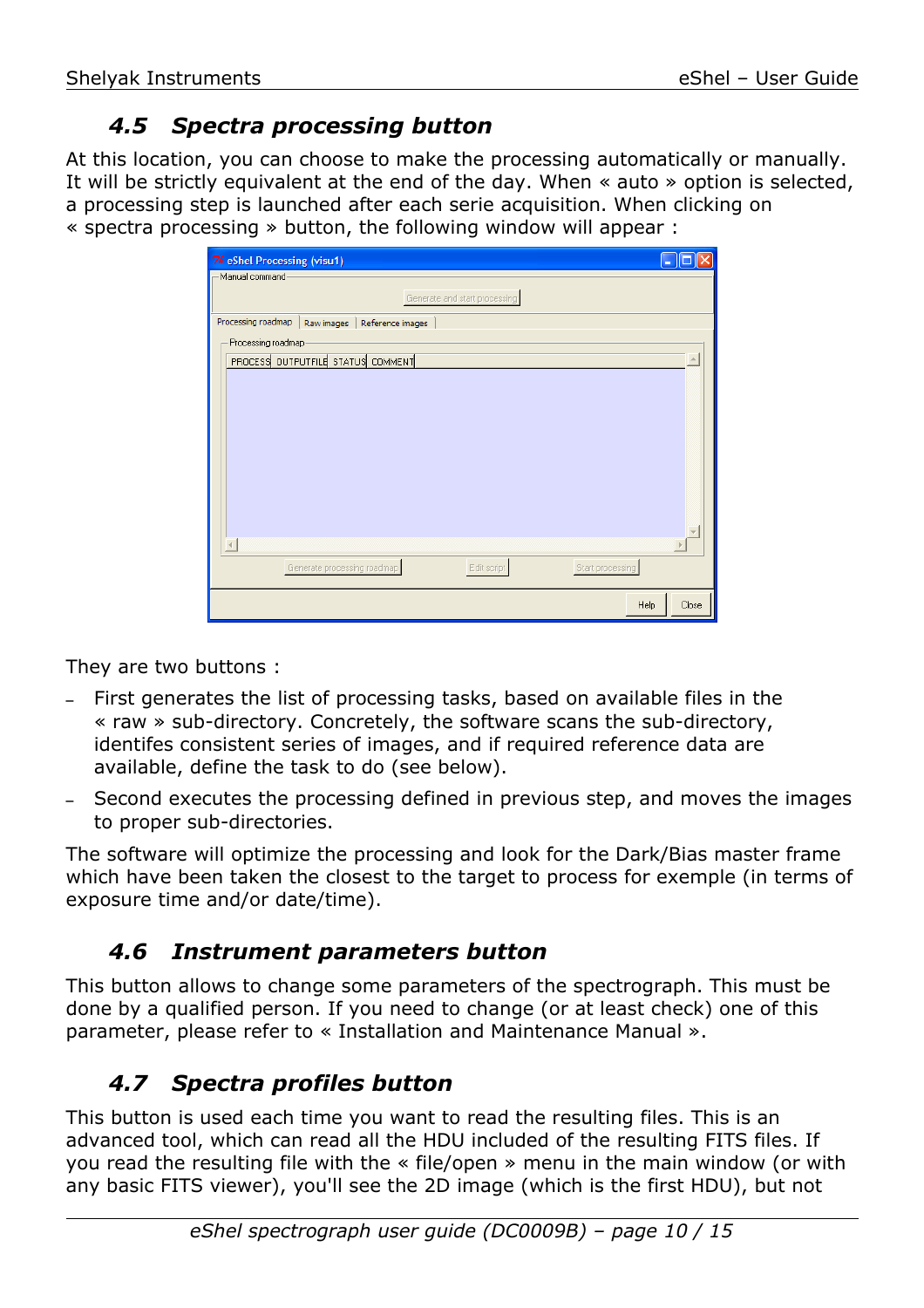the other ones (profiles, calibration parameters...).

When you load a file, you see by default the first HDU – which is the 2D image. You can then select any HDU (refer to resulting file format specification at the end of the document).

### *4.8 Images button*

This button makes easy to scan all images in the image directory (and subdirectories).

For reference (Flat or Calibration) files, use the « order », « calc » and « obs » button to display the order number, the calculated (theoritical) position for the catalog Thorium lines, and the actual observed ones:



For spectra, select the HDU you want:

| <b>HDU</b><br> # 1 | <b>PRIMARY</b> |        | Image 1530 X 1020 | ∣▼ | $\rightarrow$ | order $\Box$ calc $\Box$ | obs |
|--------------------|----------------|--------|-------------------|----|---------------|--------------------------|-----|
| #17                | P 1A 48        | Image  | 1011              |    |               |                          |     |
| #18                | P 1A 49        | Image  | 971               |    |               |                          |     |
| #19                | P 1A 50        | Image  | 931               |    |               |                          |     |
| #20                | ORDERS         | Binary | 25×19             |    |               |                          |     |
| #21                | P_1B_33        | Image  | 2644              |    |               |                          |     |
| #22                | P_1B_34        | Image  | 2536              |    |               |                          |     |
| #23                | P 1B 35        | Image  | 2395              |    |               |                          |     |
| #24                | P_1B_36        | Image  | 2279              |    |               |                          |     |
| #25                | P 1B 37        | Image  | 2172              |    |               |                          |     |
| #26                | P 1B 38        | Image  | 2020              |    |               |                          |     |
| #27                | P_1B_39        | Image  | 2018              |    |               |                          |     |
| #28                | P_1B_40        | Image  | 1884              |    |               |                          |     |
| #29                | P 1B 41        | Image  | 1790              |    |               |                          |     |
| #30                | P 1B 42        | Image  | 1705              |    |               |                          |     |
| #31                | P 1B 43        | Image  | 1624              |    |               |                          |     |
| #32                | P_1B_44        | Image  | 1541              |    |               |                          |     |
| #33                | P_1B_45        | Image  | 1473              |    |               |                          |     |
| #34                | P 1B 46        | Image  | 1404              |    |               |                          |     |
| #35                | P 1B 47        | Image  | 1333              |    |               |                          |     |
| #36                | P 1B 48        | Image  | 1251              |    |               |                          |     |
| #37                | P 1B 49        | Image  | 1181              |    |               |                          |     |
| #38                | P_1B_50        | Image  | 1109              |    |               |                          |     |
| #39                | P FULLO        | Image  | 24984             |    |               |                          |     |
| #40                | P FULL         | Image  | 24984             |    |               |                          |     |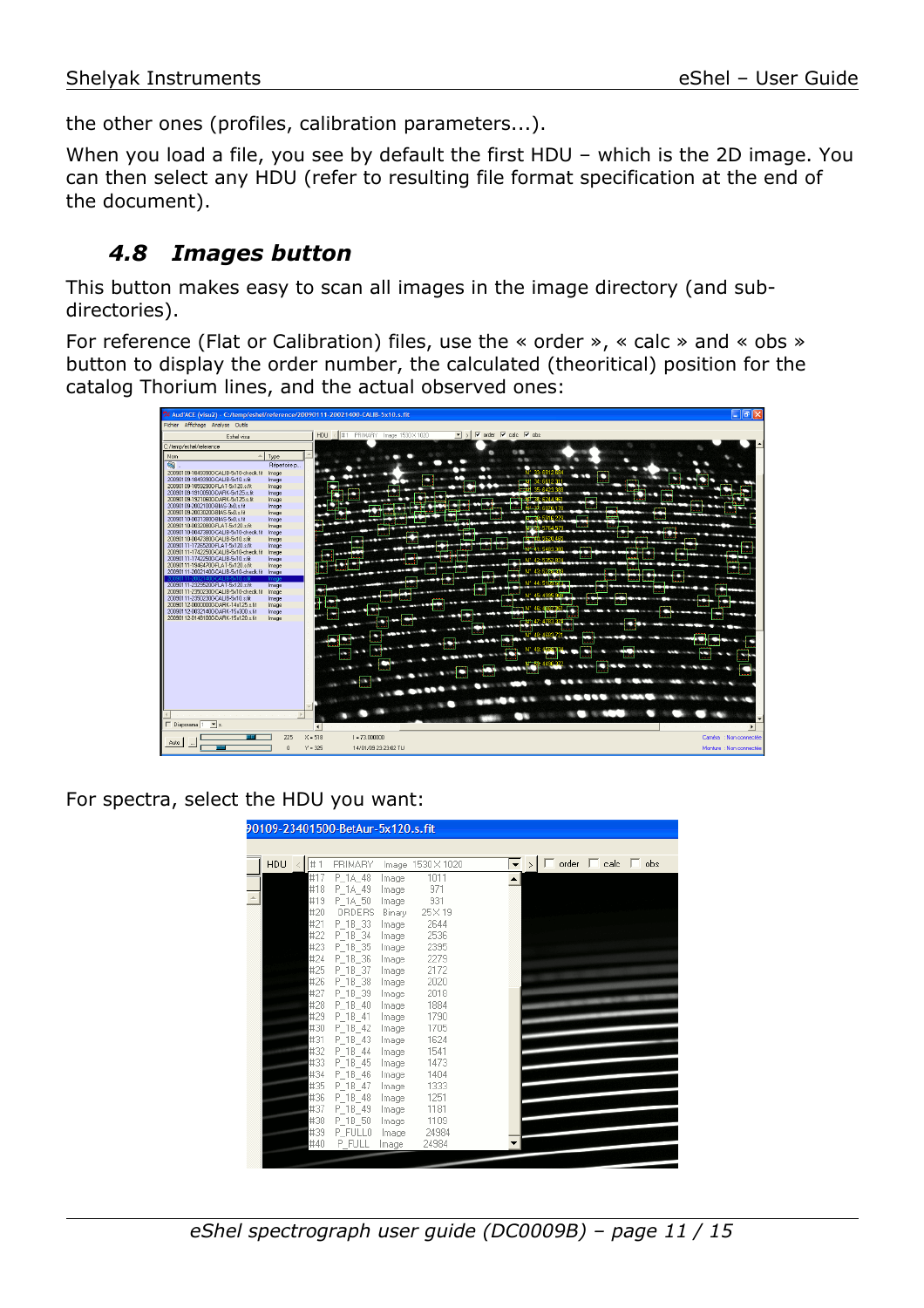We have used the following convention for the intermediate steps:

*P\_1A: extracted profile without wavelength calibration*

*P\_1B: extracted and wavelength calibrated profile*

*P\_1C: extracted, wavelength calibrated and instrumental response corrected profile \_32, \_33... \_50, \_51...: order number*

*\_FULL: merged spectrum*

Depending on your application, you may want to use one or the other HDU. « P\_1C\_FULL » will work for overall spectrum work but you may notice some difficulties due to the echelle technology to properly merge all orders and some specific line profile work would be better using the individual  $\ll P$  1C  $\gg$  orders.

Tip: in the Visu window, double click at the right of the horizontal bar above the filenames for automatic column width.

Tip: on spectral profile, zoom by using the right click; left click to unzoom.

# **5 Before starting observations**

Here is a quick checklist of things to do before starting an observation:

- switch on CCD camera, setup the camera in the software to connect it and start cooling it;
- switch on calibration unit and take a Thorium preview to make sure the connection works. Advanced users can also go into the « instrument setup » menu. Select the proper COM port (check on your windows device manager to find which one is allocated) and click on ON buttons to test it;
- check CCD camera focus by taking a Thorium preview. Installer may want to provide a typical FWHM for a specific line as a check for end-user to perform before the night. Or define a typical power of resolution which are displayed after taking and processing a Thorium calibration serie;
- once camera is cooled, you can start taking reference files, typically a series of Flat and Calibration files. *Note: reference batch are created in the « instrument setup » panel. This is normally done by the installer but user may have a need to modify/add them. They will then appear on the drop list in the acquisition section. Typical users create a serie for Thorium, one for Flat, one for Bias & Dark together. This gives flexibility to end users.*
- switch on the flat lamp and the calibration mirror and reduce the guiding camera exposure so you can see the optical fibre hole. Check it's in proper focus and save its position. This can be done during the night if the user « loose » the optical fibre position (note: if the fiber tip moves around in the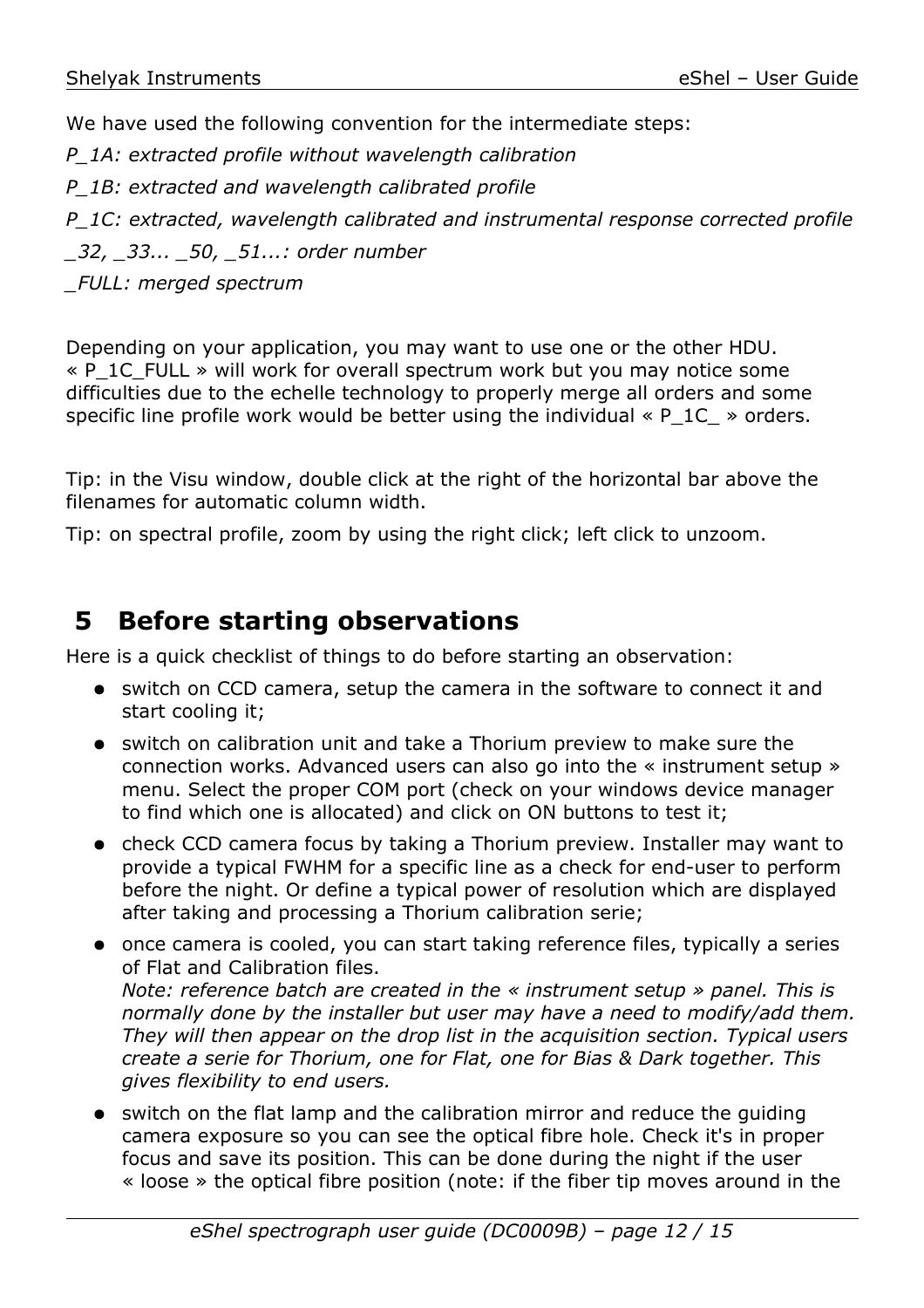guiding image, this is an indication the guiding camera is not firmly mounted on the Fibre Injection & Guiding unit);

● Select processing in « auto » mode or not depending on your choice

## **6 Observations**

Here is a quick checklist of things to do during an observation:

- point a star with telescope and focus the telescope using the guiding camera image;
- if available, start the autoguiding (note: a autoguiding module is available in latest eShel version);
- type in the name of the object
- do an « object preview » of typically 10sec to check your star and determine the maximal exposure. Try to stay below 40000 counts on your spectra but this depends on your camera (AntiBlooming or not for exemple). Check the level by drawing a square on the spectrum and right-click to select the « statistics » function – you can keep the window the same during all night;
- Select the individual exposure time and the number of exposure; eventually select to repaat the acquisition multiple time;
- At the end of each serie acquired, your spectra will be processed if you are in « auto » mode and you can see the result in the console as well as the « processed » subdirectory (use the Visu « Images » module to visualize the processed spectra). You can lunch the processing window if you are not in « auto » mode and manually request a processing when you want;

# **7 At the end of the night**

Remember to switch off CCD camera, guiding camera, and the calibration module.

It is recommanded to backup your data but leave in the « references » master files as they can be of use for the next user.

## **8 Annexes: some useful Tcl/Tk scripts**

Here are some example of Tcl/Tk scripts we find useful. Look at Tcl/Tk general litterature and AudeLA documentation for general knowledge on this language.

## *8.1 Apply a mirror in all FITS file in directory*

Imaging you have acquire spectra but they are not well oriented. You may want to do a mirror on all those file. Here is a Tcl/Tk script file you can use to perform this in the current directory (be careful, this current directory may different from your session directory; set it up in the « setup » general menu).

Be careful as the script doesn't rename the output files!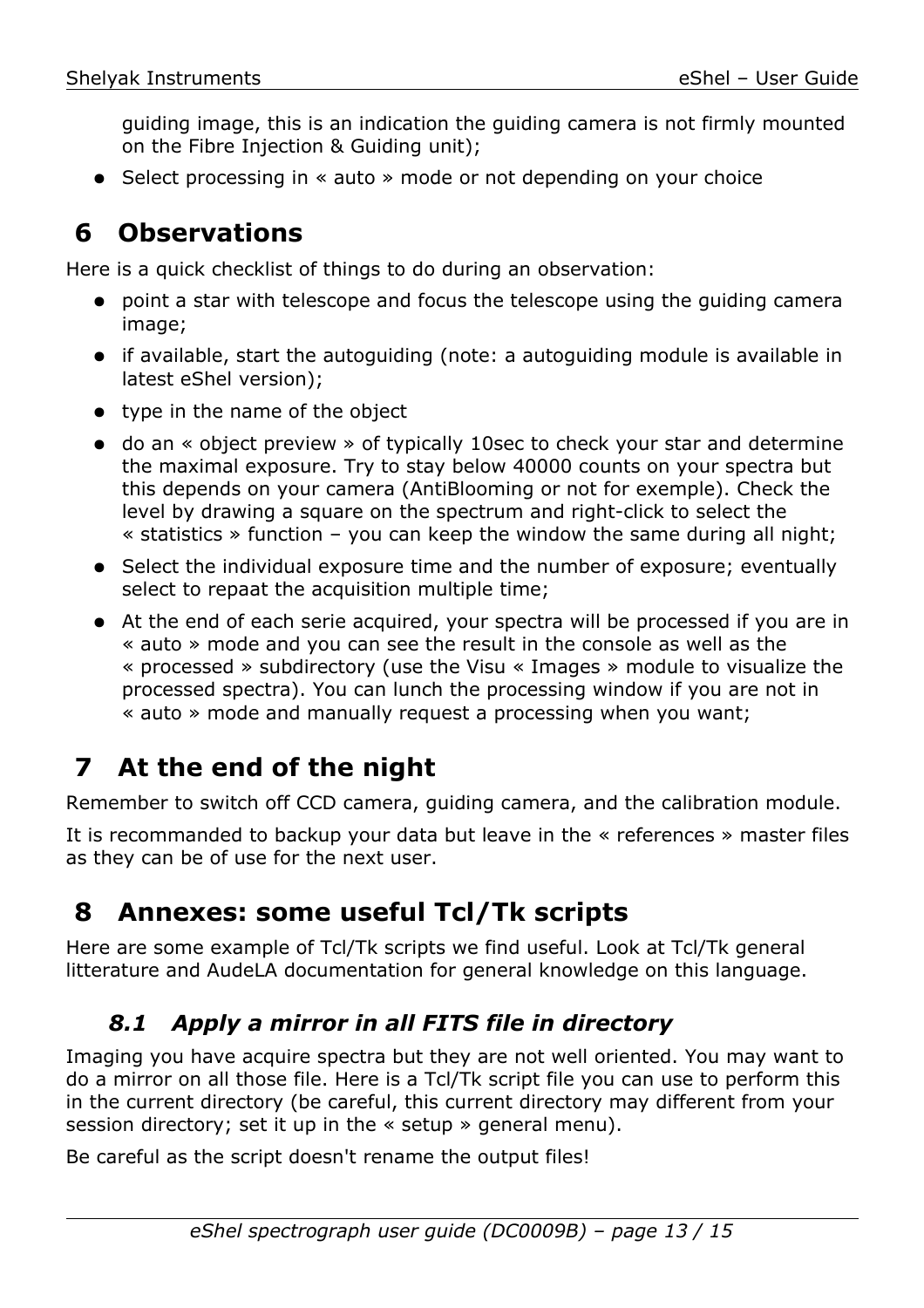```
global audace
::console::affiche_resultat "Traitement du répertoire: "
::console::affiche_resultat $audace(rep_images)
::console::affiche_resultat "\n"
### select all FITS file in current AudeLA directory :
set liste fichier [glob -dir $audace(rep_images) -tails *.fit]
set nbre fichier [llength $liste fichier]
if {$nbre_fichier > 0} {
   for {set i 0} {$i<$nbre_fichier} {incr i} {
    set nom fichier [string tolower [lindex $liste fichier $i]]
     loadima $nom_fichier
### mirror both ways, you can change the way you need it to be :
     mirrorx
    mirrory
     saveima $nom_fichier
     ::console::affiche_resultat $nom_fichier
    ::console::affiche resultat "\n"
     }
   } else { ::console::affiche_resultat "pas de fichier / no file to process.\n"}
```
## *8.2 Extract spectral domain*

This script has been used to process a serie of spectra of a pulsating star. Each spectra have been processed and merged profiles have been exported in our eShel software into a single FITS profiles. Outcome is a serie of text files with continuum rescaled to 1.0.

```
global audace
::console::affiche_resultat "Processing directory : "
::console::affiche_resultat $audace(rep_images)
::console::affiche_resultat "\n"
### select all FITS file in current AudeLA directory :
set liste fichier [qlob -dir $audace(rep_images) -tails *.fit]
set prefix_fichier "x"
set nbre fichier [llength $liste fichier]
```